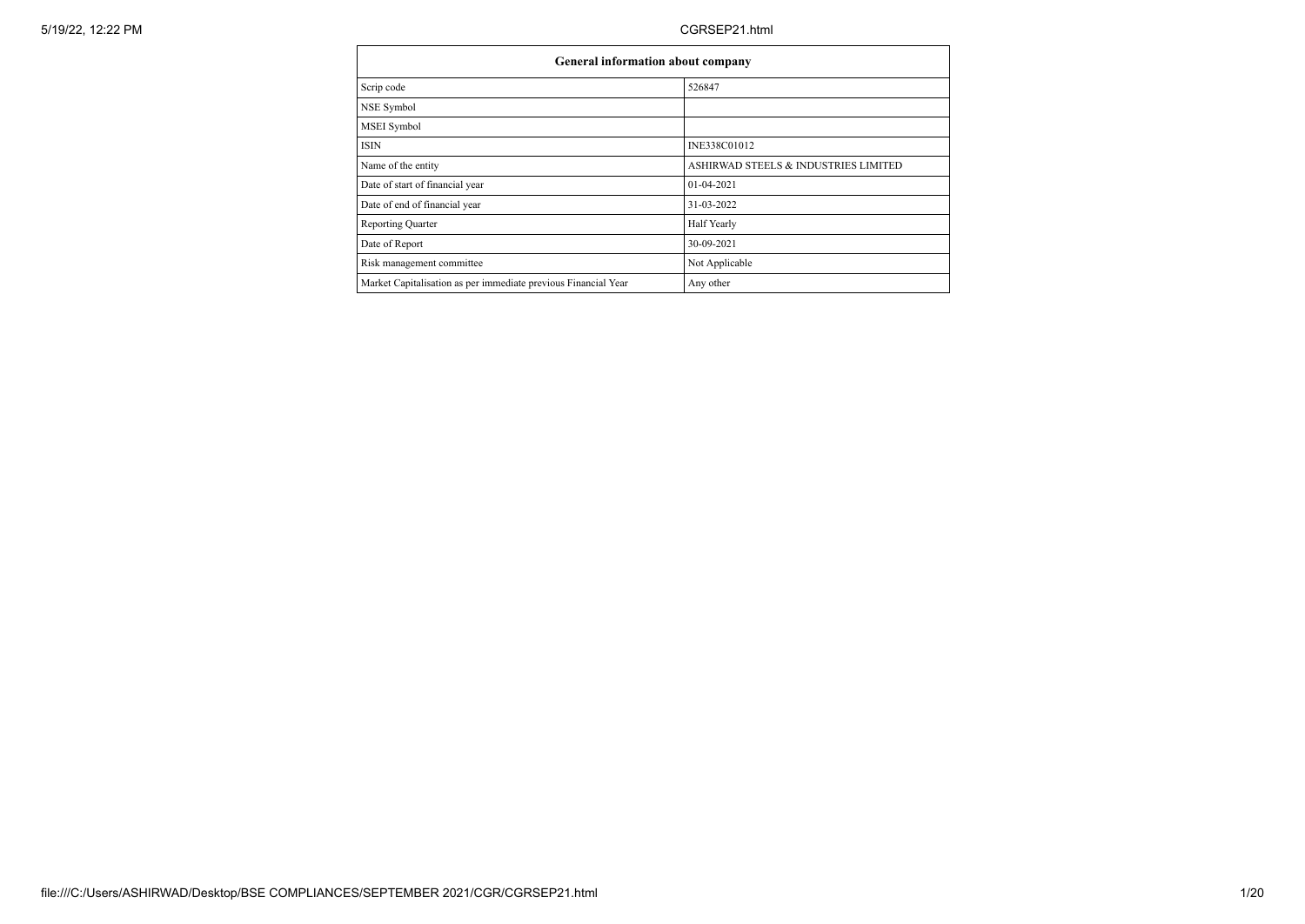|                |                                                                                                                                                                                                                                                                                                                                                                                                                                                    | <b>Annexure I</b>                               |                     |          |                                                       |                                            |                                                                                                                                                |                                                                                                                                                                   |                                                                                                                                                                          |                                                                                                                                                                                                         |                                      |                                                         |  |    |  |              |  |          |  |  |
|----------------|----------------------------------------------------------------------------------------------------------------------------------------------------------------------------------------------------------------------------------------------------------------------------------------------------------------------------------------------------------------------------------------------------------------------------------------------------|-------------------------------------------------|---------------------|----------|-------------------------------------------------------|--------------------------------------------|------------------------------------------------------------------------------------------------------------------------------------------------|-------------------------------------------------------------------------------------------------------------------------------------------------------------------|--------------------------------------------------------------------------------------------------------------------------------------------------------------------------|---------------------------------------------------------------------------------------------------------------------------------------------------------------------------------------------------------|--------------------------------------|---------------------------------------------------------|--|----|--|--------------|--|----------|--|--|
|                |                                                                                                                                                                                                                                                                                                                                                                                                                                                    |                                                 |                     |          |                                                       |                                            |                                                                                                                                                |                                                                                                                                                                   | Annexure I to be submitted by listed entity on quarterly basis                                                                                                           |                                                                                                                                                                                                         |                                      |                                                         |  |    |  |              |  |          |  |  |
|                | <b>I. Composition of Board of Directors</b>                                                                                                                                                                                                                                                                                                                                                                                                        |                                                 |                     |          |                                                       |                                            |                                                                                                                                                |                                                                                                                                                                   |                                                                                                                                                                          |                                                                                                                                                                                                         |                                      |                                                         |  |    |  |              |  |          |  |  |
|                |                                                                                                                                                                                                                                                                                                                                                                                                                                                    |                                                 |                     |          |                                                       |                                            |                                                                                                                                                |                                                                                                                                                                   | Disclosure of notes on composition of board of directors explanatory                                                                                                     |                                                                                                                                                                                                         |                                      |                                                         |  |    |  |              |  |          |  |  |
|                |                                                                                                                                                                                                                                                                                                                                                                                                                                                    |                                                 |                     |          |                                                       |                                            |                                                                                                                                                |                                                                                                                                                                   |                                                                                                                                                                          |                                                                                                                                                                                                         |                                      | Whether the listed entity has a Regular Chairperson Yes |  |    |  |              |  |          |  |  |
|                |                                                                                                                                                                                                                                                                                                                                                                                                                                                    |                                                 |                     |          |                                                       |                                            |                                                                                                                                                |                                                                                                                                                                   |                                                                                                                                                                          |                                                                                                                                                                                                         |                                      | Whether Chairperson is related to MD or CEO No          |  |    |  |              |  |          |  |  |
| Sr             | Whether<br>special<br>Title<br>resolution<br>Date of<br><b>Initial Date</b><br>Date<br>Category<br>Date of Re-<br>(Mr<br>Name of the<br>Category 2<br>passed?<br>passing<br>Date of<br>Category 1<br>PAN<br><b>DIN</b><br>$3$ of<br>of<br>of<br>of directors<br>[Refer Reg.<br>cessation<br>Director<br>of directors<br>special<br>appointment<br>Birth<br>directors<br>appointment<br>Ms)<br>resolution<br>$17(1A)$ of<br>Listing<br>Regulations] |                                                 |                     |          |                                                       | Tenure<br>of<br>director<br>(in<br>months) | No of<br>Directorship<br>in listed<br>entities<br>including<br>this listed<br>entity (Refer<br>Regulation<br>17A of<br>Listing<br>Regulations) | No of<br>Independent<br>Directorship<br>in listed<br>entities<br>including<br>this listed<br>entity (Refer<br>Regulation<br>$17A(1)$ of<br>Listing<br>Regulations | Number of<br>memberships<br>in Audit/<br>Stakeholder<br>Committee(s)<br>including this<br>listed entity<br>(Refer<br>Regulation<br>$26(1)$ of<br>Listing<br>Regulations) | No of post of<br>Chairperson<br>in Audit/<br>Stakeholder<br>Committee<br>held in listed<br>entities<br>including<br>this listed<br>entity (Refer<br>Regulation<br>$26(1)$ of<br>Listing<br>Regulations) | Notes for<br>not<br>providing<br>PAN | Notes for<br>not<br>providing<br><b>DIN</b>             |  |    |  |              |  |          |  |  |
|                | Mr                                                                                                                                                                                                                                                                                                                                                                                                                                                 | <b>BANINDER</b><br><b>SINGH</b><br><b>SAHNI</b> | BJYPS4732H          | 08748313 | Non-<br>Executive -<br>Independent<br>Director        | Chairperson                                |                                                                                                                                                | $09 -$<br>$04 -$<br>1985                                                                                                                                          | NA                                                                                                                                                                       |                                                                                                                                                                                                         | 19-06-2020                           | 19-06-2020                                              |  | 60 |  |              |  |          |  |  |
| $\overline{c}$ | Mr                                                                                                                                                                                                                                                                                                                                                                                                                                                 | <b>DALBIR</b><br><b>CHHIBBAR</b>                | ACKPC0119Q          | 00550703 | Executive<br>Director                                 | Not<br>Applicable                          | MD                                                                                                                                             | $10-$<br>$12 -$<br>1958                                                                                                                                           | NA                                                                                                                                                                       |                                                                                                                                                                                                         | 15-10-1990                           | 18-01-2019                                              |  |    |  |              |  | $\Omega$ |  |  |
| $\overline{3}$ | Mrs                                                                                                                                                                                                                                                                                                                                                                                                                                                | <b>SUSHMA</b><br><b>CHHIBBAR</b>                | AEVPC5203L 00550898 |          | Non-<br>Executive -<br>Non<br>Independent<br>Director | Not<br>Applicable                          |                                                                                                                                                | $08 -$<br>$12 -$<br>1962                                                                                                                                          | NA                                                                                                                                                                       |                                                                                                                                                                                                         | 06-05-2006                           | 17-09-2019                                              |  |    |  | $\mathbf{1}$ |  | $\Omega$ |  |  |
| $\overline{4}$ | Mr                                                                                                                                                                                                                                                                                                                                                                                                                                                 | <b>PURAN</b><br>MAL<br><b>AGARWAL</b>           | ACXPA6338C          | 00587723 | Non-<br>Executive -<br>Non<br>Independent<br>Director | Not<br>Applicable                          |                                                                                                                                                | $10-$<br>$11 -$<br>1949                                                                                                                                           | NA                                                                                                                                                                       |                                                                                                                                                                                                         | 26-12-1992                           | 27-07-2020                                              |  |    |  | $\mathbf{1}$ |  | $\theta$ |  |  |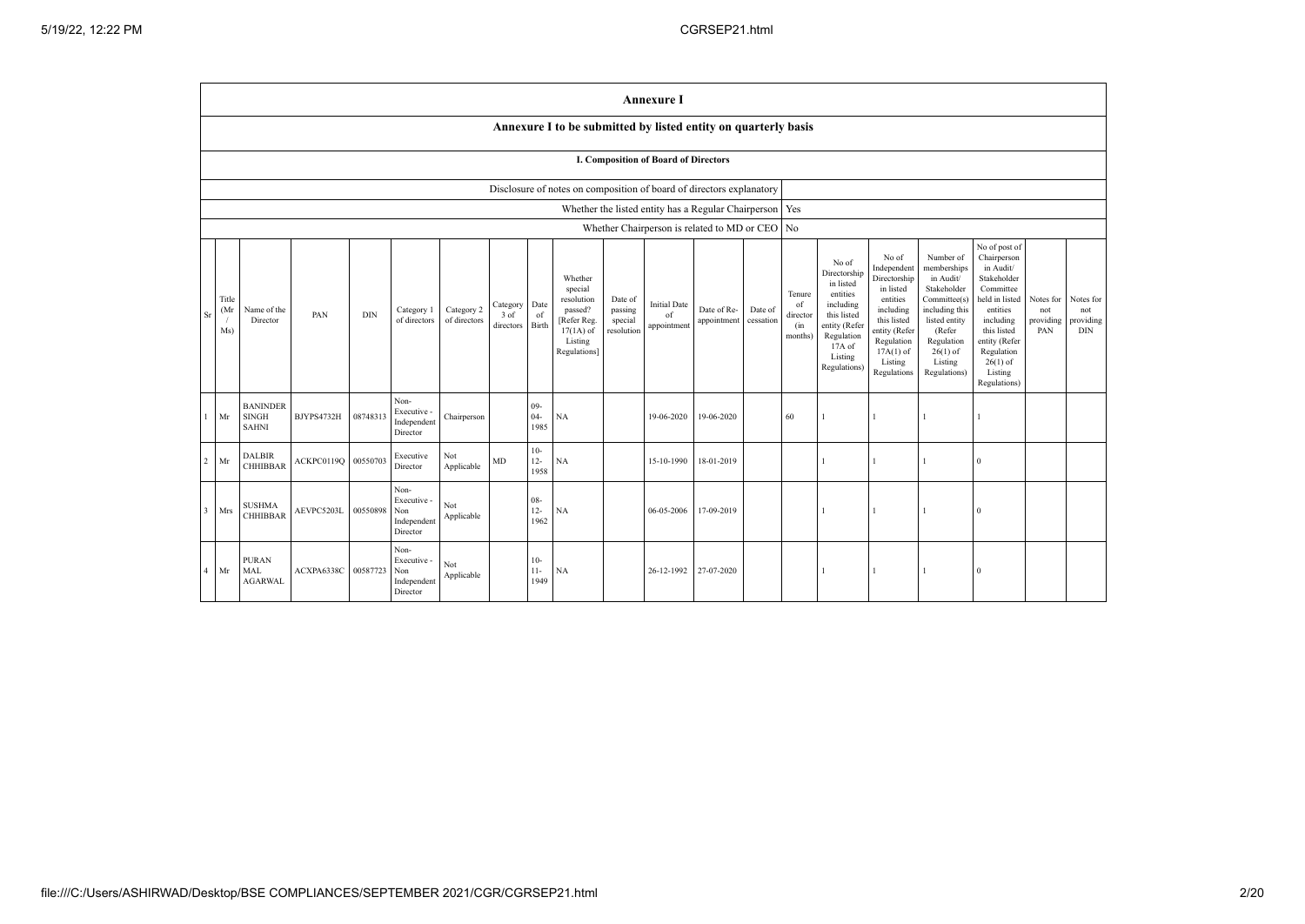|    |                                                                      |                                   |                     |              |                                                |                               |                                    |                          |                                                                                                      |                                             |                                          | <b>I. Composition of Board of Directors</b> |                      |                                                       |                                                                                                                                                |                                                                                                                                                                      |                                                                                                                                                                          |                                                                                                                                                                                                            |                                      |                                               |
|----|----------------------------------------------------------------------|-----------------------------------|---------------------|--------------|------------------------------------------------|-------------------------------|------------------------------------|--------------------------|------------------------------------------------------------------------------------------------------|---------------------------------------------|------------------------------------------|---------------------------------------------|----------------------|-------------------------------------------------------|------------------------------------------------------------------------------------------------------------------------------------------------|----------------------------------------------------------------------------------------------------------------------------------------------------------------------|--------------------------------------------------------------------------------------------------------------------------------------------------------------------------|------------------------------------------------------------------------------------------------------------------------------------------------------------------------------------------------------------|--------------------------------------|-----------------------------------------------|
|    | Disclosure of notes on composition of board of directors explanatory |                                   |                     |              |                                                |                               |                                    |                          |                                                                                                      |                                             |                                          |                                             |                      |                                                       |                                                                                                                                                |                                                                                                                                                                      |                                                                                                                                                                          |                                                                                                                                                                                                            |                                      |                                               |
|    |                                                                      |                                   |                     |              |                                                |                               |                                    |                          | Whether the listed entity has a Regular Chairperson                                                  |                                             |                                          |                                             |                      |                                                       |                                                                                                                                                |                                                                                                                                                                      |                                                                                                                                                                          |                                                                                                                                                                                                            |                                      |                                               |
| Sr | Title<br>Mr<br>Ms)                                                   | Name of the<br>Director           | PAN                 | <b>DIN</b>   | Category 1<br>of directors                     | Category 2<br>of<br>directors | Category Date<br>3 of<br>directors | of<br>Birth              | Whether<br>special<br>resolution<br>passed?<br>[Refer Reg.<br>$17(1A)$ of<br>Listing<br>Regulations] | Date of<br>passing<br>special<br>resolution | <b>Initial Date</b><br>of<br>appointment | Date of Re-<br>appointment                  | Date of<br>cessation | Tenure<br><sup>of</sup><br>director<br>(in<br>months) | No of<br>Directorship<br>in listed<br>entities<br>including<br>this listed<br>entity (Refer<br>Regulation<br>17A of<br>Listing<br>Regulations) | No of<br>Independent<br>Directorship<br>in listed<br>entities<br>including<br>this listed<br>entity<br>(Refer<br>Regulation<br>$17A(1)$ of<br>Listing<br>Regulations | Number of<br>memberships<br>in Audit/<br>Stakeholder<br>Committee(s)<br>including this<br>listed entity<br>(Refer<br>Regulation<br>$26(1)$ of<br>Listing<br>Regulations) | No of post<br>of<br>Chairperson<br>in Audit/<br>Stakeholder<br>Committee<br>held in listed<br>entities<br>including<br>this listed<br>entity (Refer<br>Regulation<br>$26(1)$ of<br>Listing<br>Regulations) | Notes for<br>not<br>providing<br>PAN | Notes for<br>not<br>providing  <br><b>DIN</b> |
| 5  | Mr                                                                   | <b>VISHESH</b><br><b>CHHIBBAR</b> | AJQPC3709D          | 03553892 Non | Non-<br>Executive -<br>Independent<br>Director | Not<br>Applicable             |                                    | $31 -$<br>$03 -$<br>1990 | NA                                                                                                   |                                             | 21-03-2016                               | 27-07-2020                                  |                      |                                                       |                                                                                                                                                |                                                                                                                                                                      |                                                                                                                                                                          |                                                                                                                                                                                                            |                                      |                                               |
| 6  | Mr                                                                   | <b>NEERAJ</b><br><b>CHHABRA</b>   | ACNPC9864H 07256565 |              | Non-<br>Executive -<br>Independent<br>Director | Not<br>Applicable             |                                    | $01 -$<br>$09 -$<br>1977 | NA                                                                                                   |                                             | 18-01-2019                               | 18-01-2019                                  |                      | 60                                                    |                                                                                                                                                |                                                                                                                                                                      |                                                                                                                                                                          |                                                                                                                                                                                                            |                                      |                                               |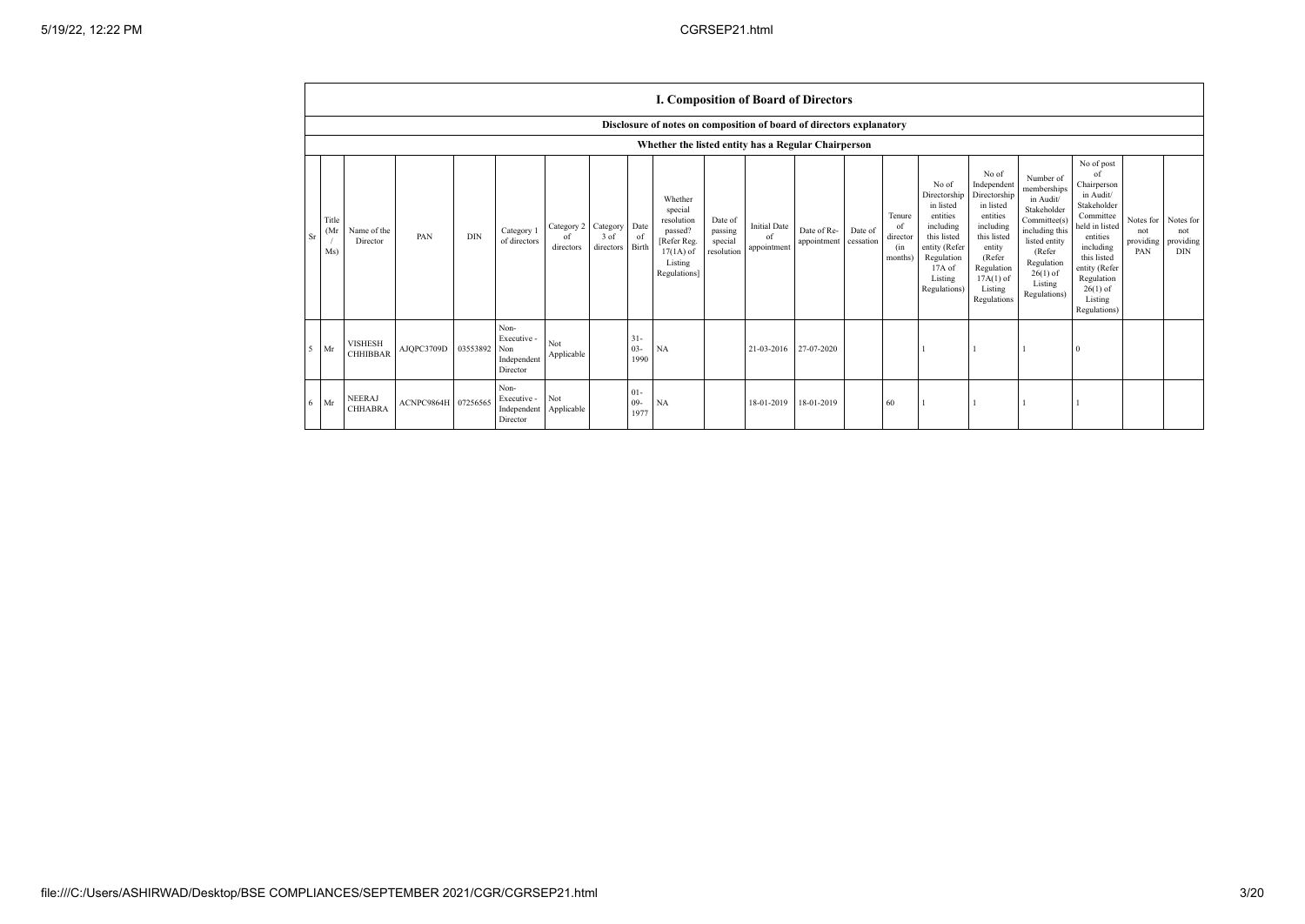|                | <b>Audit Committee Details</b> |                                                              |                                             |                            |                        |                      |         |  |  |  |
|----------------|--------------------------------|--------------------------------------------------------------|---------------------------------------------|----------------------------|------------------------|----------------------|---------|--|--|--|
|                |                                | Whether the Audit Committee has a Regular Chairperson<br>Yes |                                             |                            |                        |                      |         |  |  |  |
| Sr             | <b>DIN</b><br>Number           | Name of Committee<br>members                                 | Category 1 of directors                     | Category 2 of<br>directors | Date of<br>Appointment | Date of<br>Cessation | Remarks |  |  |  |
|                | 07256565                       | NEERAJ CHHABRA                                               | Non-Executive - Independent<br>Director     | Chairperson                | 19-06-2020             |                      |         |  |  |  |
| $\overline{2}$ | 00587723                       | PURAN MAL<br>AGARWAL                                         | Non-Executive - Non<br>Independent Director | Member                     | 19-06-2020             |                      |         |  |  |  |
|                | 08748313                       | <b>BANINDER SINGH</b><br><b>SAHNI</b>                        | Non-Executive - Independent<br>Director     | Member                     | 19-06-2020             |                      |         |  |  |  |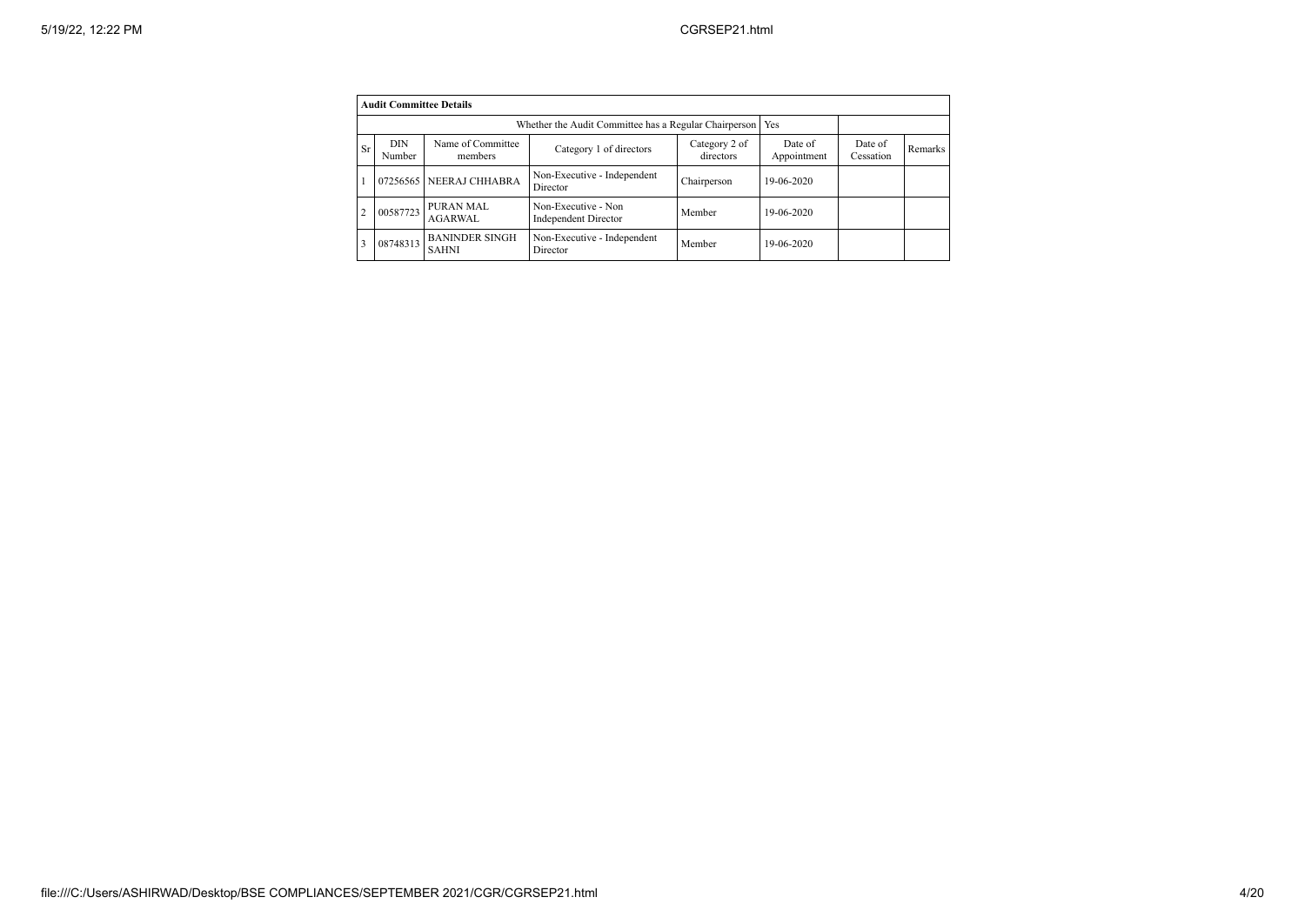|    |                                                                             | Nomination and remuneration committee |                                             |                      |            |  |  |
|----|-----------------------------------------------------------------------------|---------------------------------------|---------------------------------------------|----------------------|------------|--|--|
|    | Whether the Nomination and remuneration committee has a Regular Chairperson | Yes                                   |                                             |                      |            |  |  |
| Sr | <b>DIN</b><br>Number                                                        | Name of Committee<br>members          | Date of<br>Appointment                      | Date of<br>Cessation | Remarks    |  |  |
|    | 07256565                                                                    | NEERAJ CHHABRA                        | Non-Executive - Independent<br>Director     | Chairperson          | 19-06-2020 |  |  |
|    | 03553892                                                                    | <b>VISHESH</b><br><b>CHHIBBAR</b>     | Non-Executive - Non<br>Independent Director | Member               | 19-06-2020 |  |  |
|    | 08748313                                                                    | <b>BANINDER SINGH</b><br><b>SAHNI</b> | Non-Executive - Independent<br>Director     | Member               | 19-06-2020 |  |  |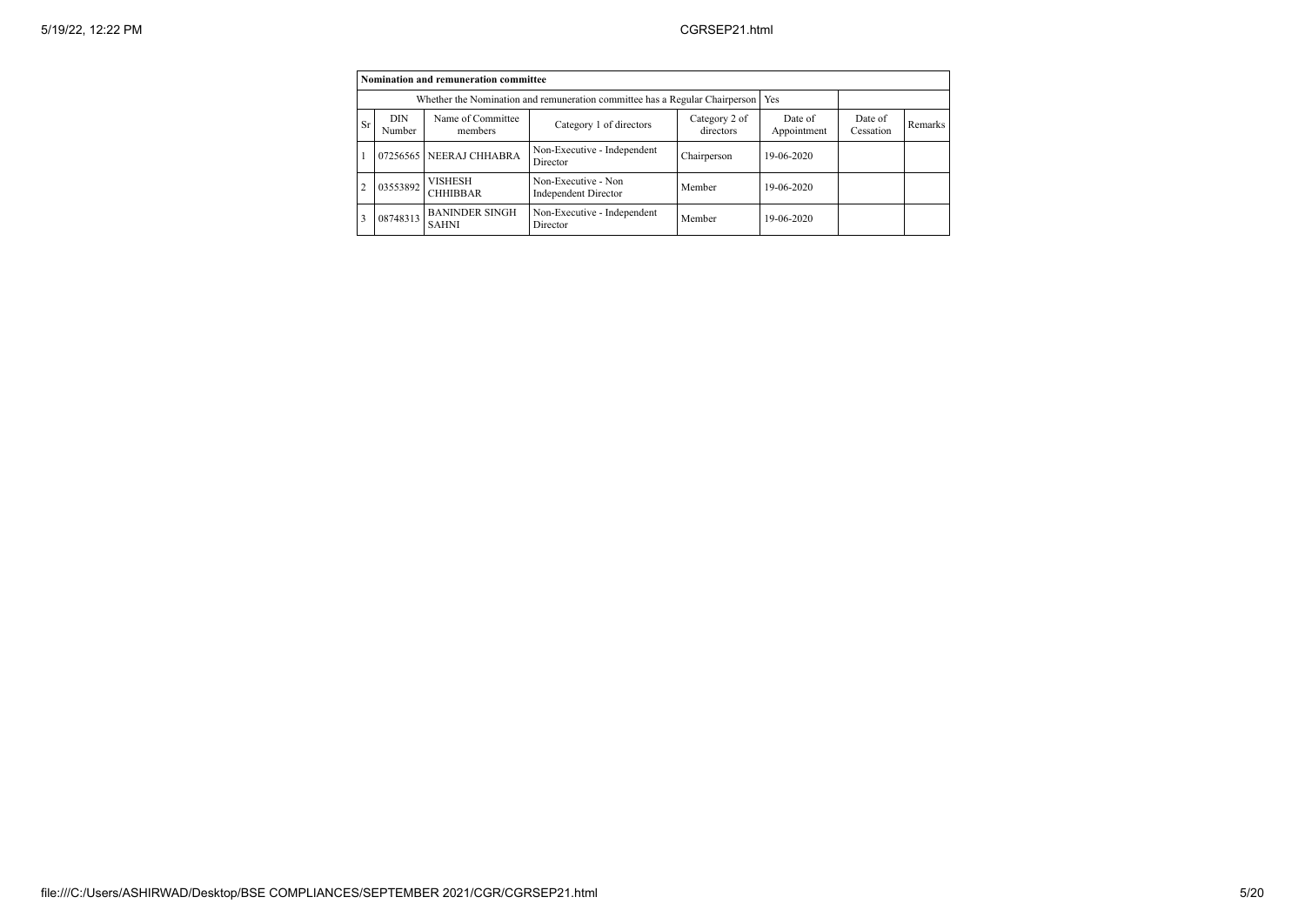|                | <b>Stakeholders Relationship Committee</b> |                                       |                                             |                            |                        |                      |         |  |  |  |
|----------------|--------------------------------------------|---------------------------------------|---------------------------------------------|----------------------------|------------------------|----------------------|---------|--|--|--|
|                |                                            |                                       |                                             |                            |                        |                      |         |  |  |  |
| Sr             | <b>DIN</b><br>Number                       | Name of Committee<br>members          | Category 1 of directors                     | Category 2 of<br>directors | Date of<br>Appointment | Date of<br>Cessation | Remarks |  |  |  |
|                | 00587723                                   | PURAN MAL<br><b>AGARWAL</b>           | Non-Executive - Non<br>Independent Director | Member                     | 19-06-2020             |                      |         |  |  |  |
| $\overline{c}$ | 03553892                                   | <b>VISHESH</b><br><b>CHHIBBAR</b>     | Non-Executive - Non<br>Independent Director | Member                     | 19-06-2020             |                      |         |  |  |  |
| 3              | 08748313                                   | <b>BANINDER SINGH</b><br><b>SAHNI</b> | Non-Executive - Independent<br>Director     | Chairperson                | 19-06-2020             |                      |         |  |  |  |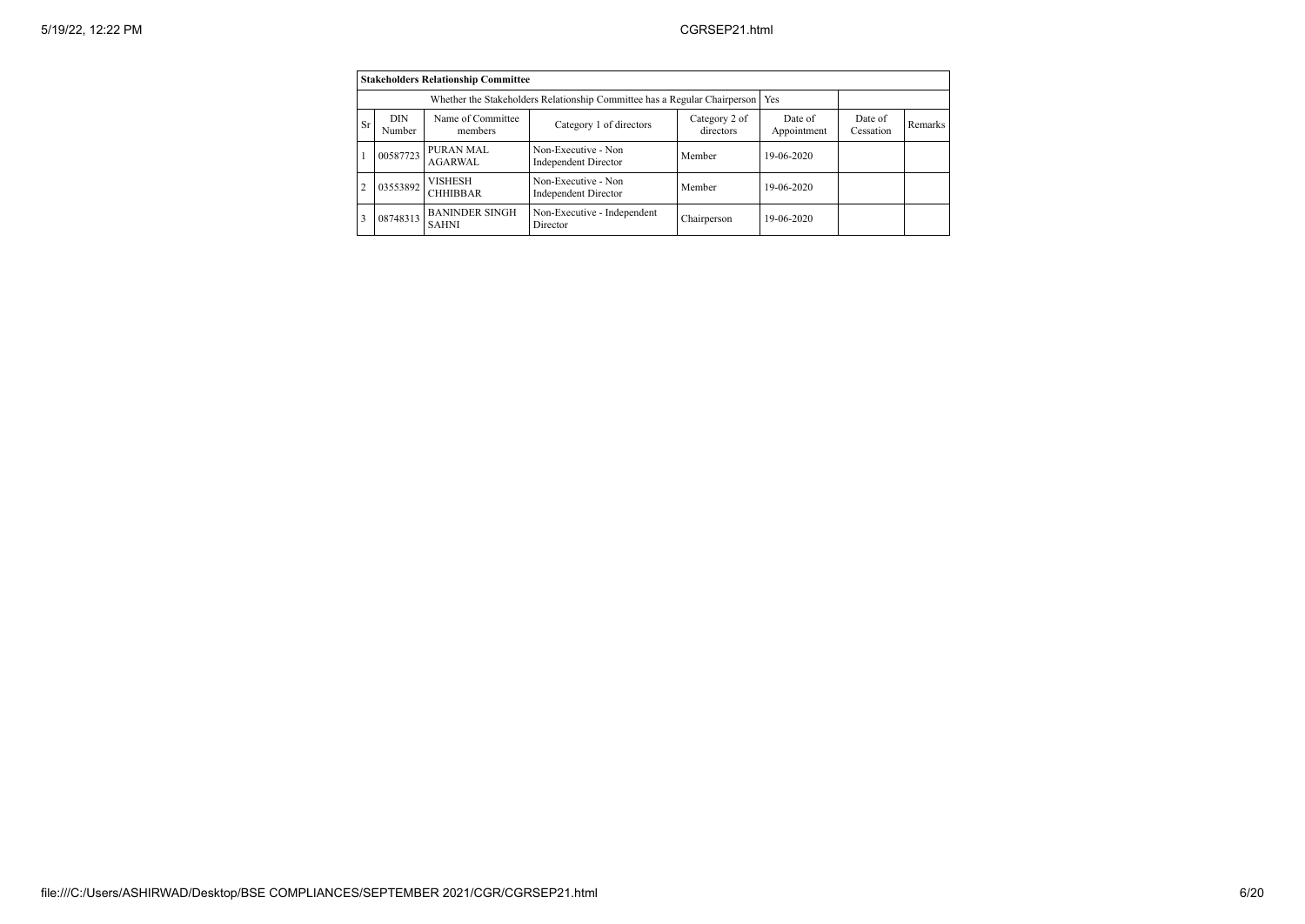|           | <b>Risk Management Committee</b>                                |                              |                            |                            |                        |                      |                |  |  |
|-----------|-----------------------------------------------------------------|------------------------------|----------------------------|----------------------------|------------------------|----------------------|----------------|--|--|
|           | Whether the Risk Management Committee has a Regular Chairperson |                              |                            |                            |                        |                      |                |  |  |
| <b>Sr</b> | DIN<br>Number                                                   | Name of Committee<br>members | Category 1 of<br>directors | Category 2 of<br>directors | Date of<br>Appointment | Date of<br>Cessation | <b>Remarks</b> |  |  |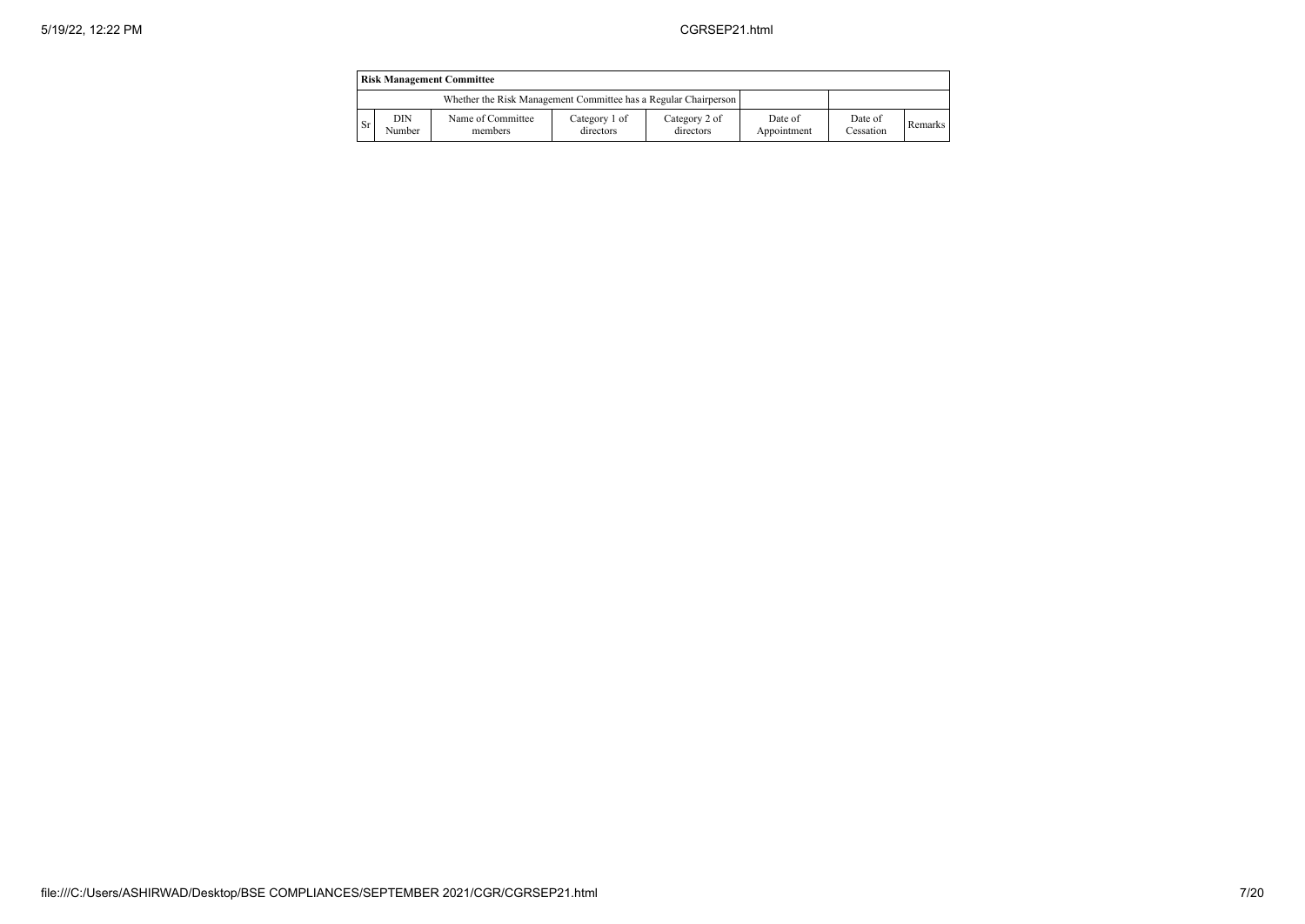|                        | Corporate Social Responsibility Committee                                       |                              |                            |                            |                        |                      |         |  |  |
|------------------------|---------------------------------------------------------------------------------|------------------------------|----------------------------|----------------------------|------------------------|----------------------|---------|--|--|
|                        | Whether the Corporate Social Responsibility Committee has a Regular Chairperson |                              |                            |                            |                        |                      |         |  |  |
| $\overline{\text{Sr}}$ | DIN<br>Number                                                                   | Name of Committee<br>members | Category 1 of<br>directors | Category 2 of<br>directors | Date of<br>Appointment | Date of<br>Cessation | Remarks |  |  |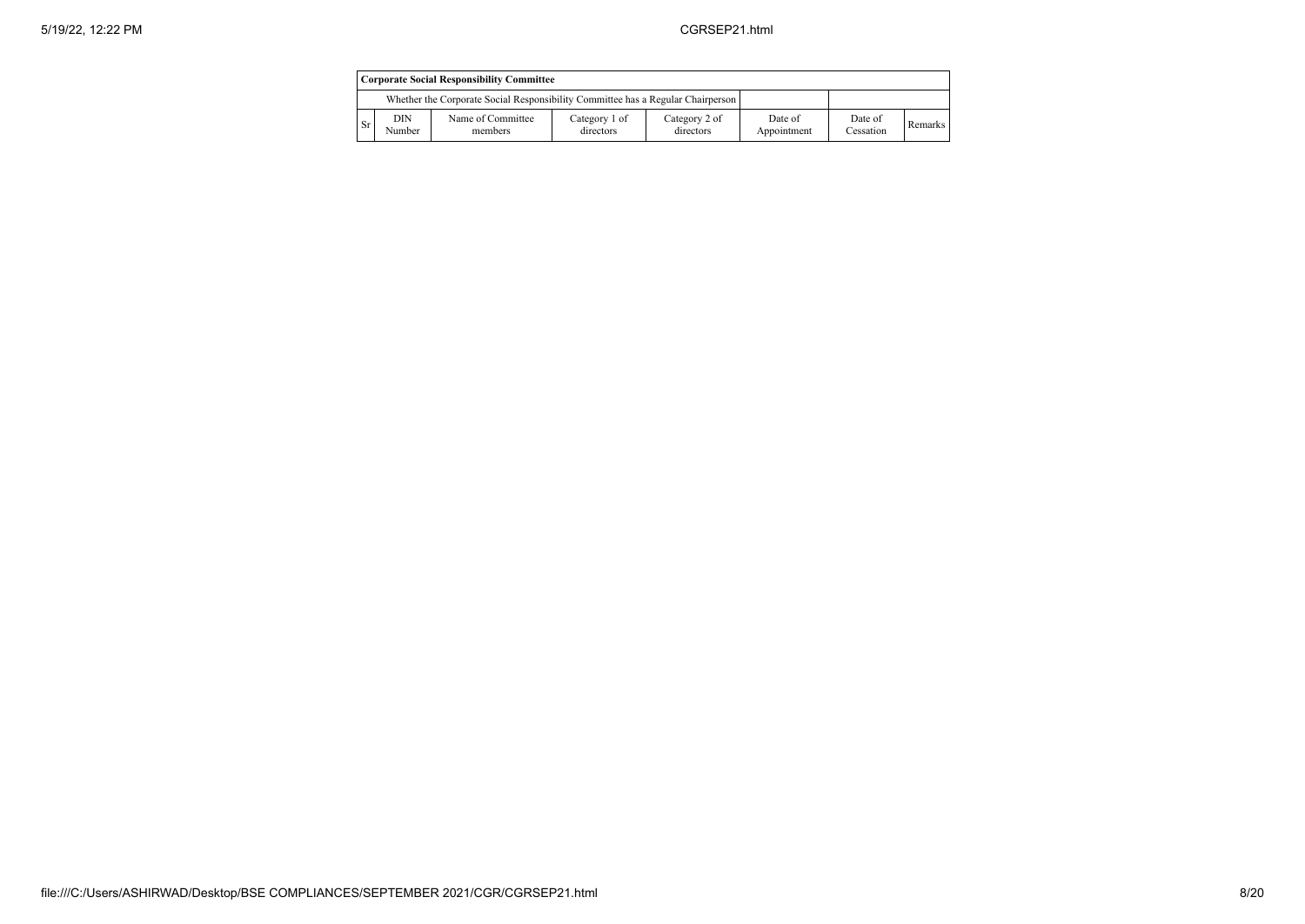| <b>Other Committee</b> |                                                                                                                                     |  |  |  |  |  |  |  |
|------------------------|-------------------------------------------------------------------------------------------------------------------------------------|--|--|--|--|--|--|--|
|                        | Sr   DIN Number   Name of Committee members   Name of other committee   Category 1 of directors   Category 2 of directors   Remarks |  |  |  |  |  |  |  |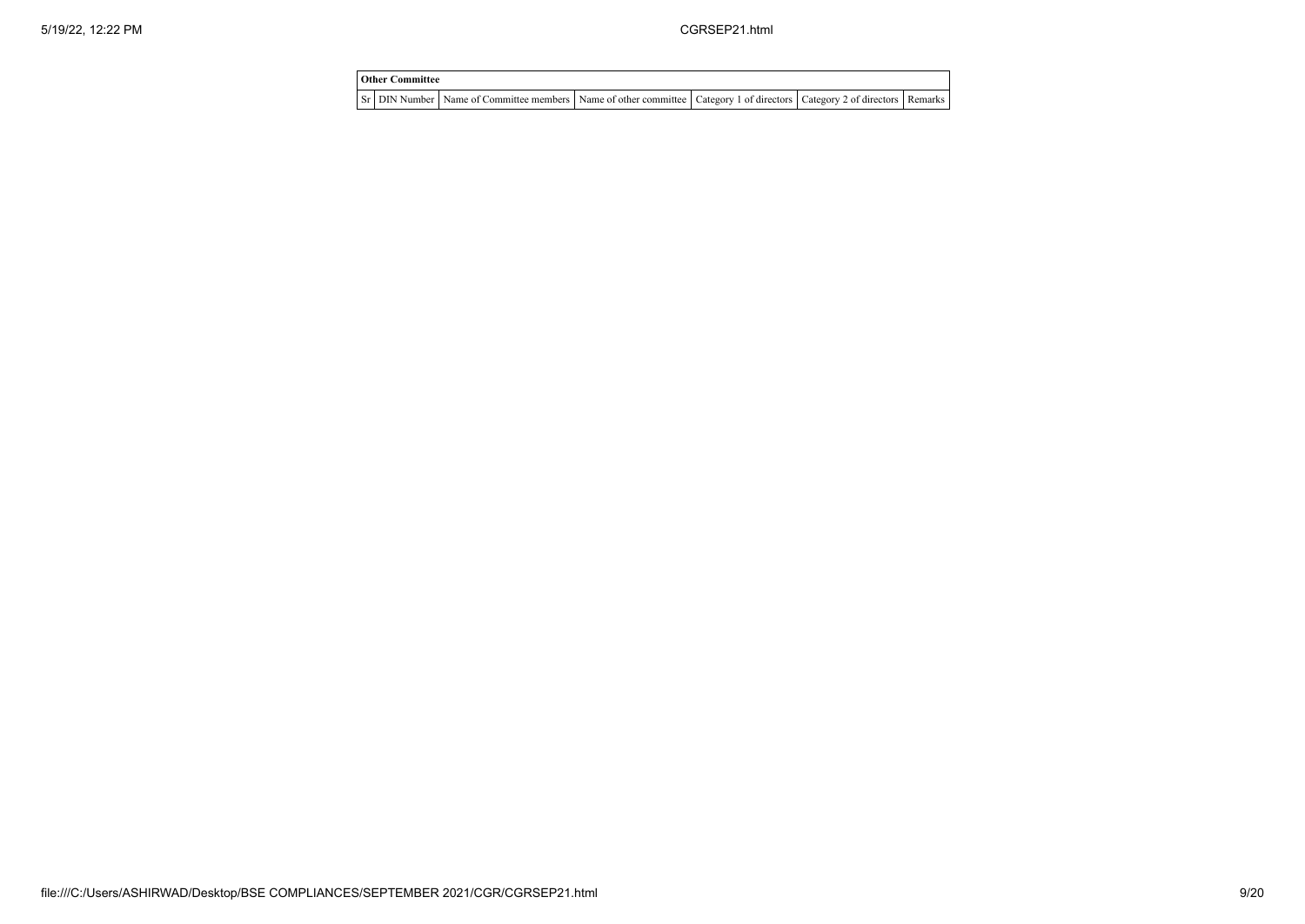|                | <b>Annexure 1</b>                                              |                                                               |                                                                      |                                       |                                                     |                                                                                  |                                                                        |  |  |
|----------------|----------------------------------------------------------------|---------------------------------------------------------------|----------------------------------------------------------------------|---------------------------------------|-----------------------------------------------------|----------------------------------------------------------------------------------|------------------------------------------------------------------------|--|--|
|                | <b>Annexure 1</b>                                              |                                                               |                                                                      |                                       |                                                     |                                                                                  |                                                                        |  |  |
|                | III. Meeting of Board of Directors                             |                                                               |                                                                      |                                       |                                                     |                                                                                  |                                                                        |  |  |
|                | Disclosure of notes on meeting of board                        | of directors explanatory                                      |                                                                      |                                       |                                                     |                                                                                  |                                                                        |  |  |
| <b>Sr</b>      | $Date(s)$ of<br>meeting (if any)<br>in the previous<br>quarter | $Date(s)$ of<br>meeting (if any)<br>in the current<br>quarter | Maximum gap<br>between any two<br>consecutive (in<br>number of days) | Notes for<br>not<br>providing<br>Date | Whether<br>requirement of<br>Quorum met<br>(Yes/No) | Number of Directors<br>present <sup>*</sup> (other than<br>Independent Director) | No. of<br>Independent<br><b>Directors</b><br>attending the<br>meeting* |  |  |
|                | 21-06-2021                                                     |                                                               |                                                                      |                                       | Yes                                                 | 4                                                                                |                                                                        |  |  |
| $\overline{2}$ |                                                                | 10-08-2021                                                    | 49                                                                   |                                       | Yes                                                 |                                                                                  | 2                                                                      |  |  |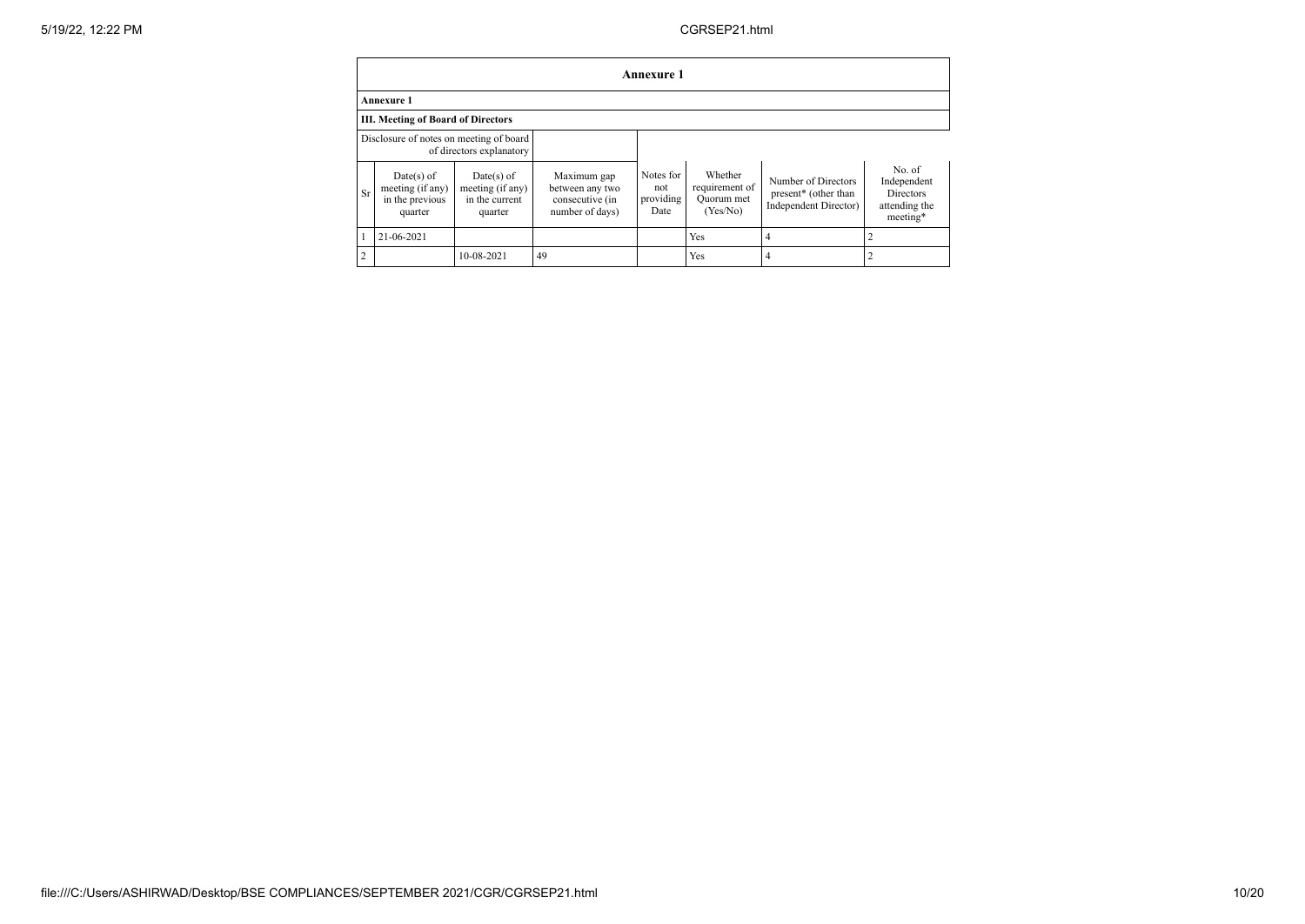|                | <b>Annexure 1</b>                                        |                                                                                                            |                                                                      |                               |                                       |                                                        |                                                                                           |                                                                        |  |
|----------------|----------------------------------------------------------|------------------------------------------------------------------------------------------------------------|----------------------------------------------------------------------|-------------------------------|---------------------------------------|--------------------------------------------------------|-------------------------------------------------------------------------------------------|------------------------------------------------------------------------|--|
|                | <b>IV. Meeting of Committees</b>                         |                                                                                                            |                                                                      |                               |                                       |                                                        |                                                                                           |                                                                        |  |
|                | Disclosure of notes on meeting of committees explanatory |                                                                                                            |                                                                      |                               |                                       |                                                        |                                                                                           |                                                                        |  |
| Sr             | Name of<br>Committee                                     | $Date(s)$ of meeting (Enter<br>dates of Previous quarter<br>and Current quarter in<br>chronological order) | Maximum gap<br>between any two<br>consecutive (in<br>number of days) | Name of<br>other<br>committee | Reson for<br>not<br>providing<br>date | Whether<br>requirement<br>of Quorum<br>met<br>(Yes/No) | Number of<br>Directors<br>present <sup>*</sup> (other<br>than<br>Independent<br>Director) | No. of<br>Independent<br><b>Directors</b><br>attending the<br>meeting* |  |
|                | Audit<br>Committee                                       | 21-06-2021                                                                                                 |                                                                      |                               |                                       | Yes                                                    |                                                                                           | 2                                                                      |  |
| $\overline{2}$ | Audit<br>Committee                                       | 10-08-2021                                                                                                 | 49                                                                   |                               |                                       | Yes                                                    |                                                                                           | 2                                                                      |  |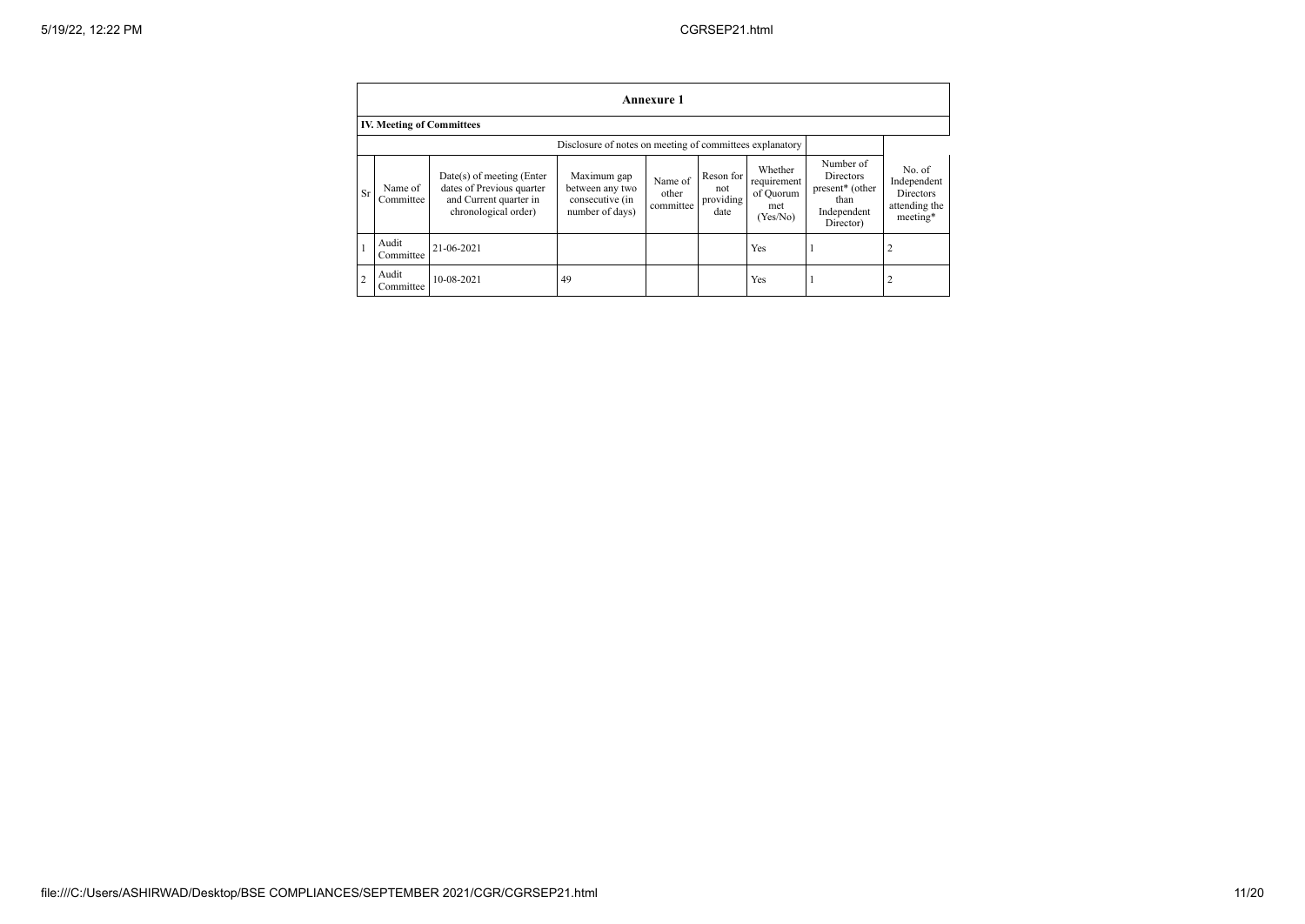|                | Annexure 1                                                                                                        |     |  |  |  |  |  |  |  |
|----------------|-------------------------------------------------------------------------------------------------------------------|-----|--|--|--|--|--|--|--|
|                | V. Related Party Transactions                                                                                     |     |  |  |  |  |  |  |  |
| <b>Sr</b>      | If status is "No" details of non-<br>Compliance status<br>Subject<br>(Yes/No/NA)<br>compliance may be given here. |     |  |  |  |  |  |  |  |
|                | Whether prior approval of audit committee obtained                                                                | Yes |  |  |  |  |  |  |  |
| $\overline{2}$ | Whether shareholder approval obtained for material RPT                                                            | NA  |  |  |  |  |  |  |  |
|                | Whether details of RPT entered into pursuant to omnibus approval<br>have been reviewed by Audit Committee         | Yes |  |  |  |  |  |  |  |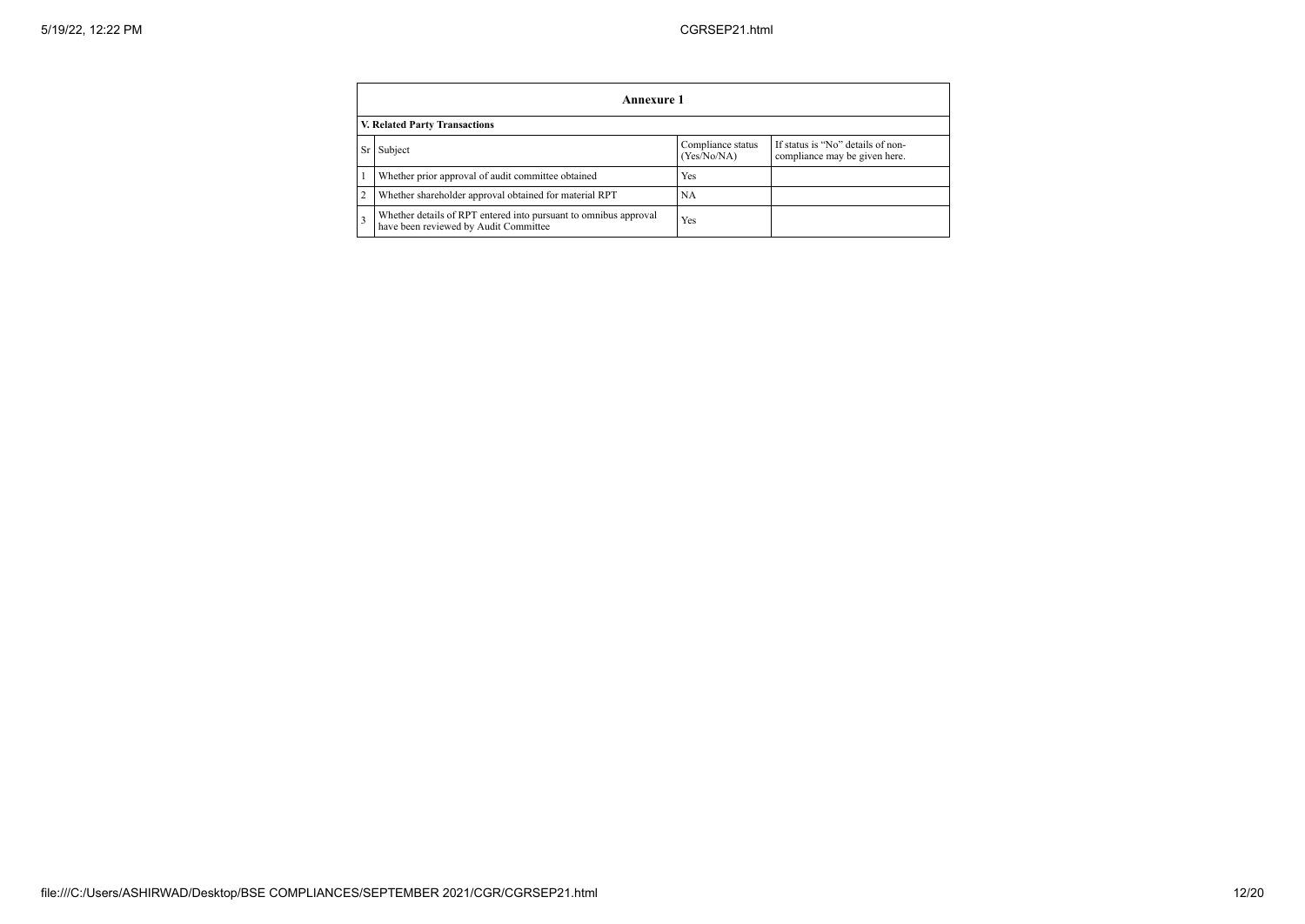|                | <b>Annexure 1</b>                                                                                                                                                                                               |                               |  |  |
|----------------|-----------------------------------------------------------------------------------------------------------------------------------------------------------------------------------------------------------------|-------------------------------|--|--|
|                | <b>VI. Affirmations</b>                                                                                                                                                                                         |                               |  |  |
|                | Sr Subject                                                                                                                                                                                                      | Compliance<br>status (Yes/No) |  |  |
|                | The composition of Board of Directors is in terms of SEBI (Listing obligations and disclosure requirements)<br>Regulations, 2015                                                                                | Yes                           |  |  |
| $\overline{c}$ | The composition of the following committees is in terms of SEBI(Listing obligations and disclosure requirements)<br>Regulations, 2015 a. Audit Committee                                                        | Yes                           |  |  |
| 3              | The composition of the following committees is in terms of SEBI(Listing obligations and disclosure requirements)<br>Regulations, 2015. b. Nomination & remuneration committee                                   | Yes                           |  |  |
| $\overline{4}$ | The composition of the following committees is in terms of SEBI(Listing obligations and disclosure requirements)<br>Regulations, 2015. c. Stakeholders relationship committee                                   | Yes                           |  |  |
| 5              | The composition of the following committees is in terms of SEBI(Listing obligations and disclosure requirements)<br>Regulations, 2015. d. Risk management committee (applicable to the top 500 listed entities) | <b>NA</b>                     |  |  |
| 6              | The committee members have been made aware of their powers, role and responsibilities as specified in SEBI<br>(Listing obligations and disclosure requirements) Regulations, 2015.                              | Yes                           |  |  |
|                | The meetings of the board of directors and the above committees have been conducted in the manner as specified in<br>SEBI (Listing obligations and disclosure requirements) Regulations, 2015.                  | Yes                           |  |  |
| 8              | This report and/or the report submitted in the previous quarter has been placed before Board of Directors.                                                                                                      | Yes                           |  |  |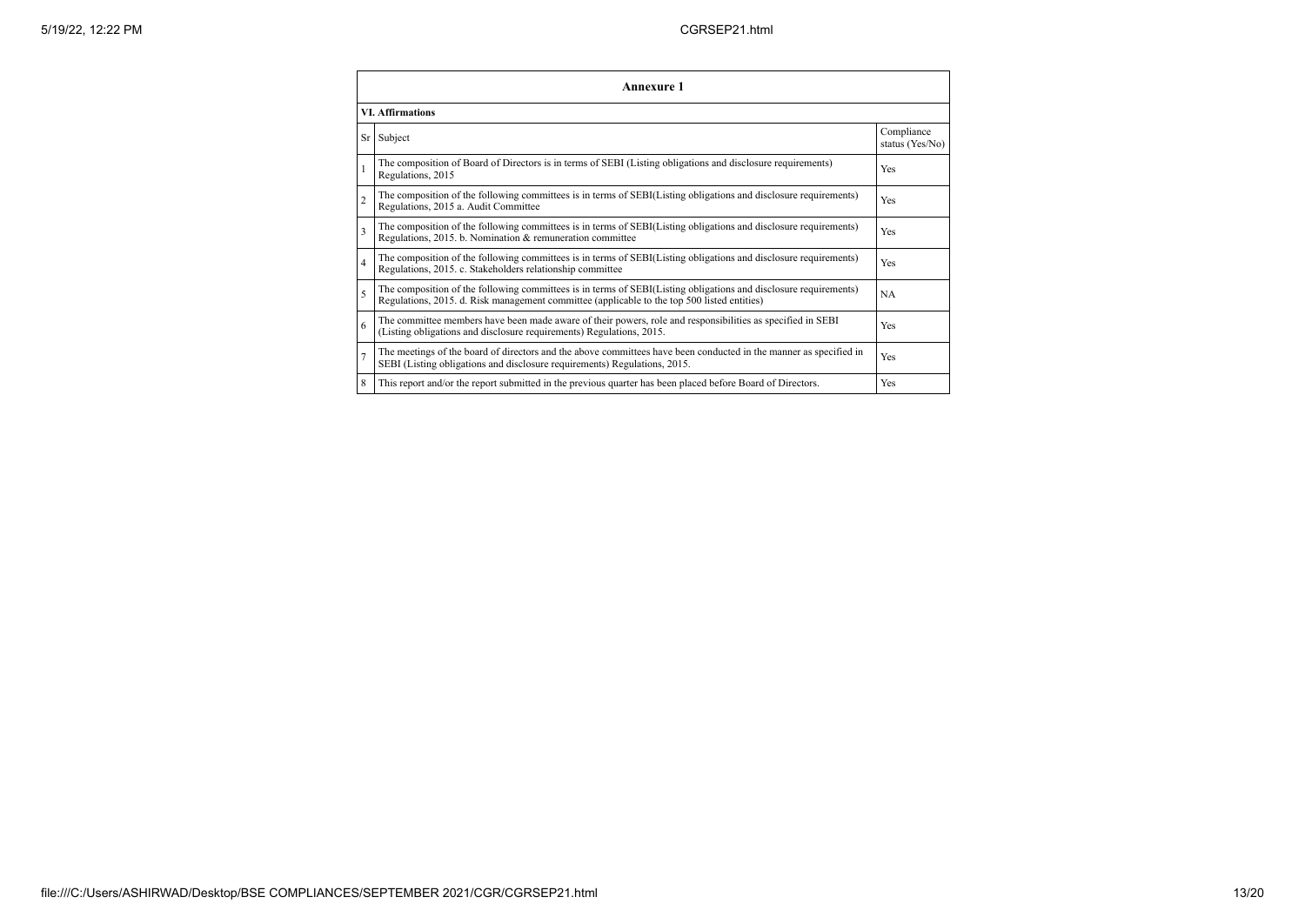| <b>Annexure 1</b> |                   |                                          |  |
|-------------------|-------------------|------------------------------------------|--|
| Sr                | Subject           | Compliance status                        |  |
|                   | Name of signatory | ANAMIKA SINHA ROY                        |  |
|                   | Designation       | Company Secretary and Compliance Officer |  |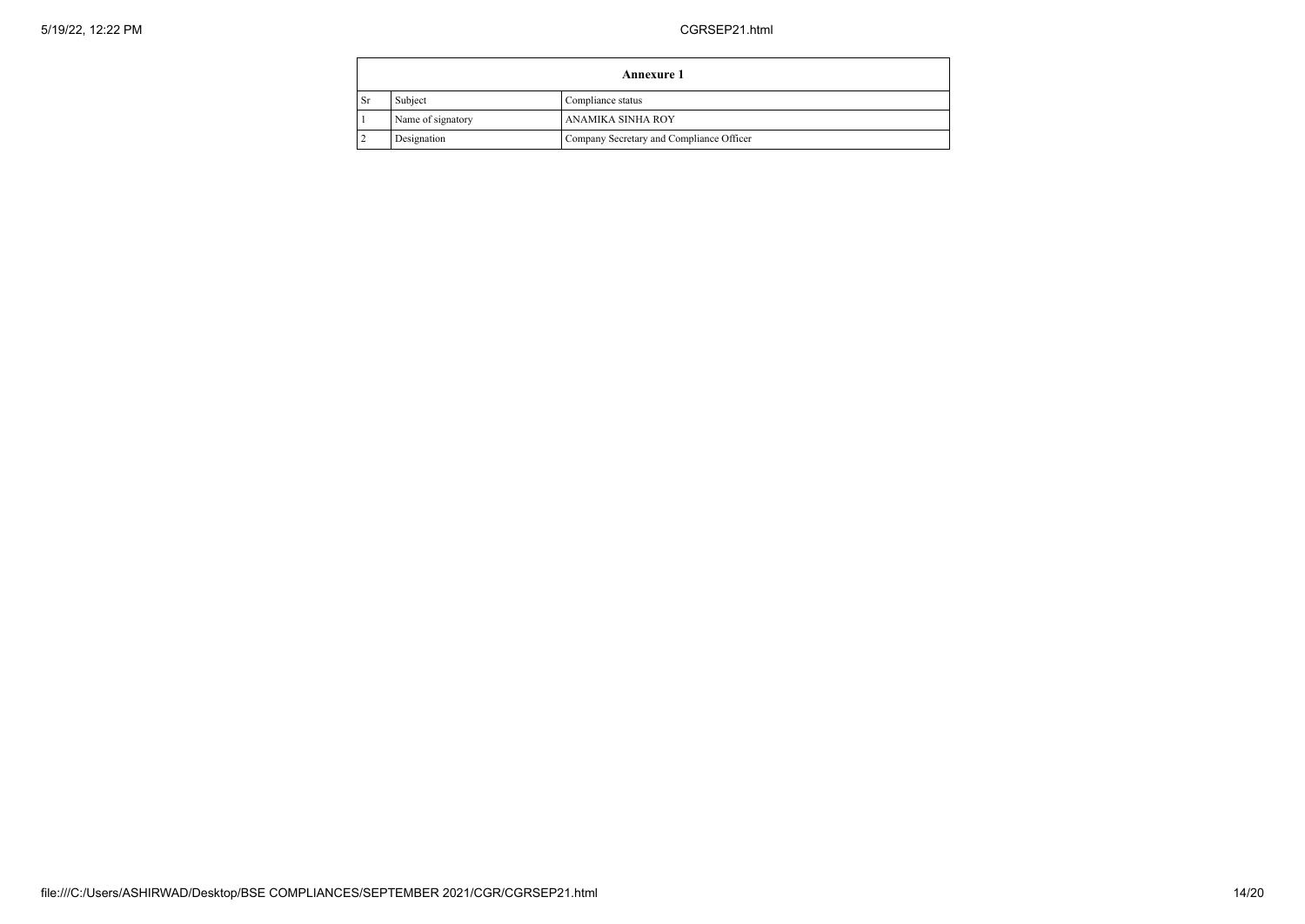|                | <b>Annexure III</b>                                                                                                                                                                  |                                              |                                     |                                                                      |
|----------------|--------------------------------------------------------------------------------------------------------------------------------------------------------------------------------------|----------------------------------------------|-------------------------------------|----------------------------------------------------------------------|
|                | <b>III.</b> Affirmations                                                                                                                                                             |                                              |                                     |                                                                      |
|                | Sr Particulars                                                                                                                                                                       | Regulation<br>Number                         | Compliance<br>status<br>(Yes/No/NA) | If status is "No" details of<br>non-compliance may be<br>given here. |
|                | Copy of the annual report including balance sheet, profit and loss account,<br>directors report, corporate governance report, business responsibility<br>report displayed on website | 46(2)                                        | Yes                                 |                                                                      |
|                | Presence of Chairperson of Audit Committee at the Annual General<br>Meeting                                                                                                          | 18(1)(d)                                     | Yes                                 |                                                                      |
| 3              | Presence of Chairperson of the nomination and remuneration committee at<br>the annual general meeting                                                                                | 19(3)                                        | Yes                                 |                                                                      |
| $\overline{4}$ | Presence of Chairperson of the Stakeholder Relationship committee at the<br>annual general meeting                                                                                   | 20(3)                                        | Yes                                 |                                                                      |
| 5              | Whether "Corporate Governance Report" disclosed in Annual Report                                                                                                                     | $34(3)$ read with<br>para C of<br>Schedule V | Yes                                 |                                                                      |
|                | Any other information to be provided                                                                                                                                                 |                                              |                                     |                                                                      |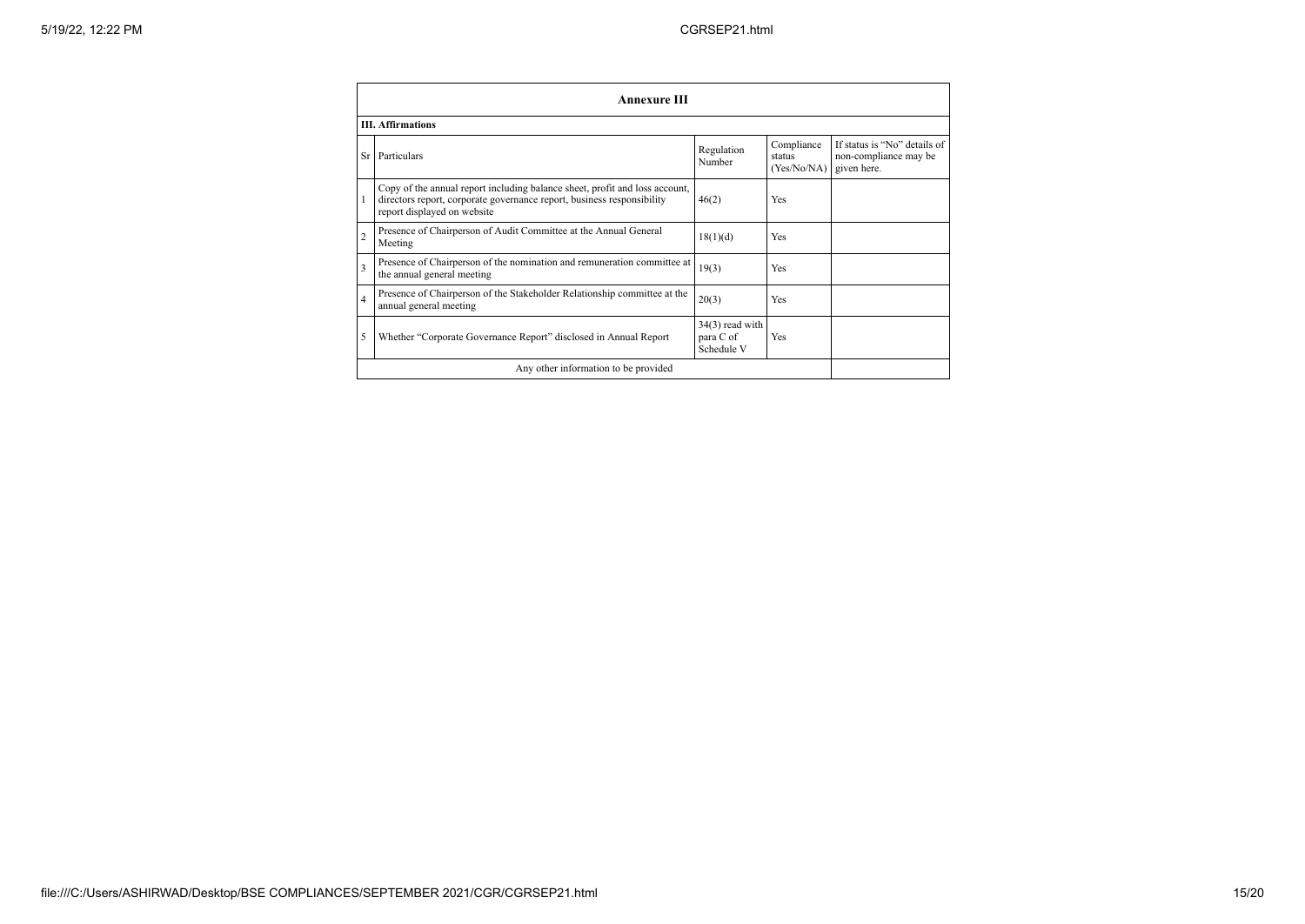| <b>Annexure III</b> |                   |                                          |
|---------------------|-------------------|------------------------------------------|
|                     | Name of signatory | ANAMIKA SINHA ROY                        |
|                     | Designation       | Company Secretary and Compliance Officer |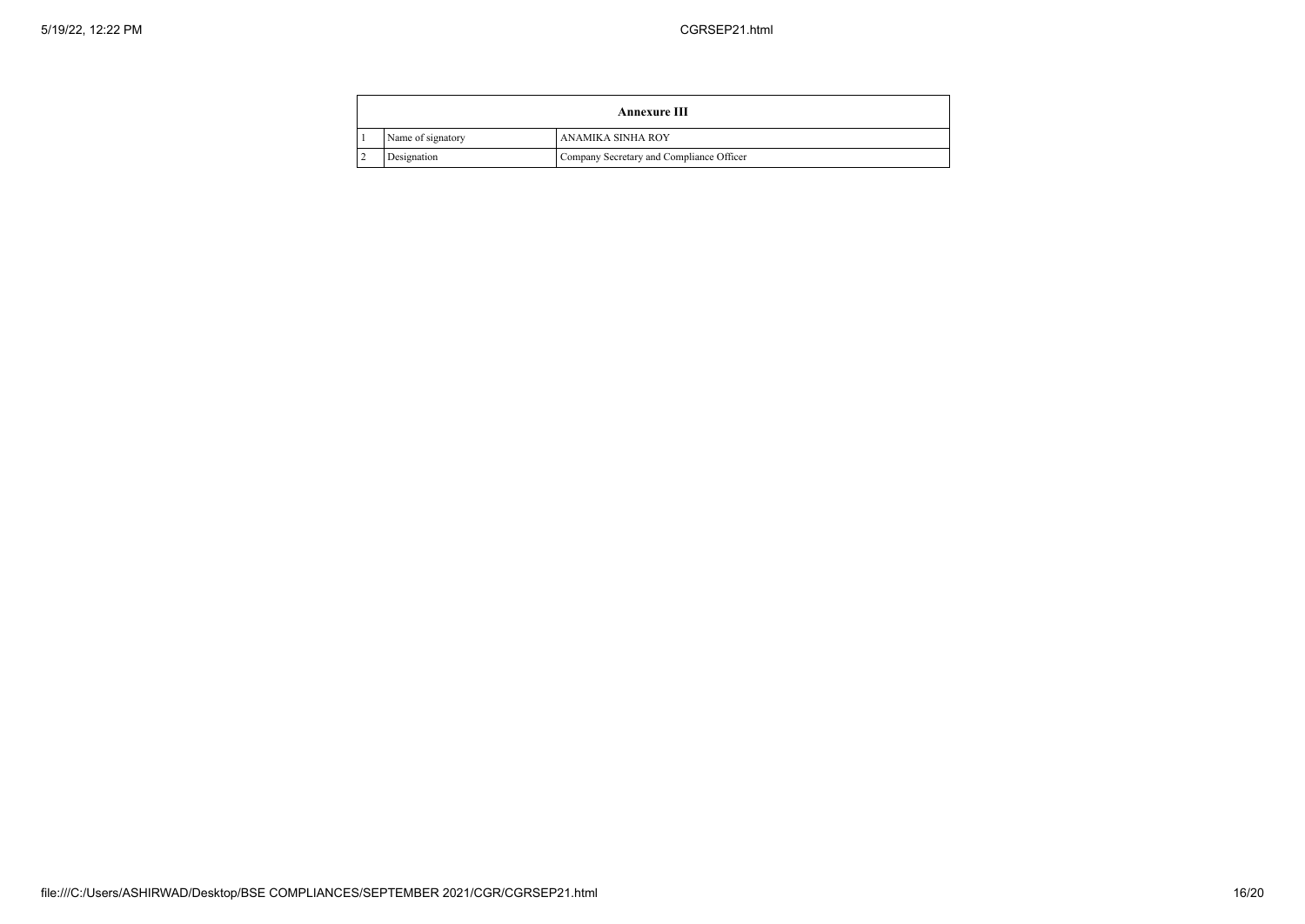| <b>Additional Half yearly Disclosure</b>                                                                                                                                                            |                                                                                                          |                                                                       |                                                                   |
|-----------------------------------------------------------------------------------------------------------------------------------------------------------------------------------------------------|----------------------------------------------------------------------------------------------------------|-----------------------------------------------------------------------|-------------------------------------------------------------------|
| Applicability of disclosure                                                                                                                                                                         | Applicable                                                                                               |                                                                       |                                                                   |
| Reason for Non Applicability                                                                                                                                                                        | Textual Information(1)                                                                                   |                                                                       |                                                                   |
| I. Disclosure of Loans/ guarantees/comfort letters /securities etc.refer note below                                                                                                                 |                                                                                                          |                                                                       |                                                                   |
| (A) Any loan or any other form of debt advanced by the listed entity directly or indirectly to                                                                                                      |                                                                                                          |                                                                       |                                                                   |
| Entity                                                                                                                                                                                              | Aggregate amount advanced during six<br>months                                                           | Balance<br>outstanding<br>at the end of<br>six months                 |                                                                   |
| Promoter or any other entity controlled by them                                                                                                                                                     | $\mathbf{0}$                                                                                             | $\mathbf{0}$                                                          |                                                                   |
| Promoter Group or any other entity controlled by them                                                                                                                                               | $\mathbf{0}$                                                                                             | $\mathbf{0}$                                                          |                                                                   |
| Directors (including relatives) or any other entity controlled<br>by them                                                                                                                           | $\theta$                                                                                                 | $\mathbf{0}$                                                          |                                                                   |
| KMPs or any other entity controlled by them                                                                                                                                                         | $\mathbf{0}$                                                                                             | $\theta$                                                              |                                                                   |
| (B) Any guarantee / comfort letter (by whatever name called) provided by the listed entity directly or<br>indirectly, in connection with any loan(s) or any other form of debt availed By<br>Entity | Type (guarantee, comfort letter etc.)                                                                    | Aggregate<br>amount of<br>issuance                                    | Balance<br>outstanding at the<br>end of six<br>months(taking into |
|                                                                                                                                                                                                     |                                                                                                          | during six<br>months                                                  | account any<br>invocation)                                        |
| Promoter or any other entity controlled by them                                                                                                                                                     | NA                                                                                                       | $\mathbf{0}$                                                          | $\mathbf{0}$                                                      |
| Promoter Group or any other entity controlled by them                                                                                                                                               | <b>NA</b>                                                                                                | $\mathbf{0}$                                                          | $\mathbf{0}$                                                      |
| Directors (including relatives) or any other entity controlled<br>by them                                                                                                                           | <b>NA</b>                                                                                                | $\theta$                                                              | $\theta$                                                          |
| KMPs or any other entity controlled by them                                                                                                                                                         | NA                                                                                                       | $\overline{0}$                                                        | $\mathbf{0}$                                                      |
| (C) Any security provided by the listed entity directly or indirectly, in connection with any loan(s) or any<br>other form of debt availed by<br>Entity                                             | Type of security (cash, shares etc.)                                                                     | Aggregate<br>value of<br>security<br>provided<br>during six<br>months | Balance<br>outstanding at the<br>end of six months                |
| Promoter or any other entity controlled by them                                                                                                                                                     | NA                                                                                                       | $\boldsymbol{0}$                                                      | $\boldsymbol{0}$                                                  |
| Promoter Group or any other entity controlled by them                                                                                                                                               | <b>NA</b>                                                                                                | $\overline{0}$                                                        | $\theta$                                                          |
| Directors (including relatives) or any other entity controlled<br>by them                                                                                                                           | <b>NA</b>                                                                                                | $\boldsymbol{0}$                                                      | $\overline{0}$                                                    |
| KMPs or any other entity controlled by them                                                                                                                                                         | <b>NA</b>                                                                                                | $\overline{0}$                                                        | $\overline{0}$                                                    |
| (D) Additional Information                                                                                                                                                                          |                                                                                                          |                                                                       | Textual<br>Information $(2)$                                      |
| <b>II. Affirmations</b>                                                                                                                                                                             |                                                                                                          |                                                                       |                                                                   |
| Affirmations                                                                                                                                                                                        |                                                                                                          | Compliance<br><b>Status</b>                                           | Company Remarks                                                   |
| All loans (or other form of debt), guarantees, comfort letters (by whatever name called) or securities in                                                                                           | connection with any loan(s) (or other form of debt) given directly or indirectly by the listed entity to | Yes                                                                   | Textual<br>Information(3)                                         |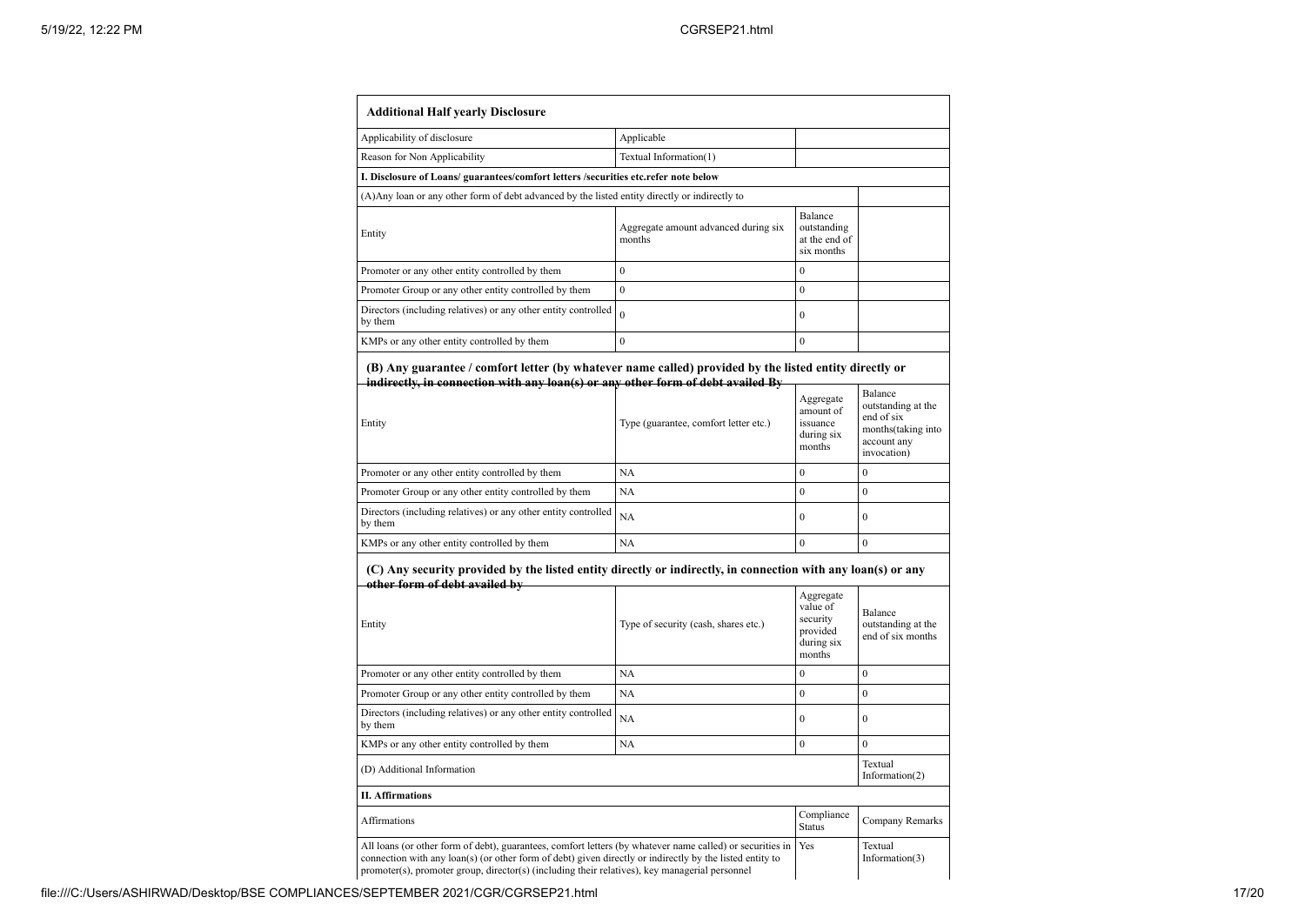| company.    | (including their relatives) or any entity controlled by them are in the economic interest of the |  |  |
|-------------|--------------------------------------------------------------------------------------------------|--|--|
| Name        | CHAND PRAKASH SRIVASTAVA                                                                         |  |  |
| Designation | <b>CFO</b>                                                                                       |  |  |
| Place       | <b>KOLKATA</b>                                                                                   |  |  |
| Date        | $07-10-2021$                                                                                     |  |  |